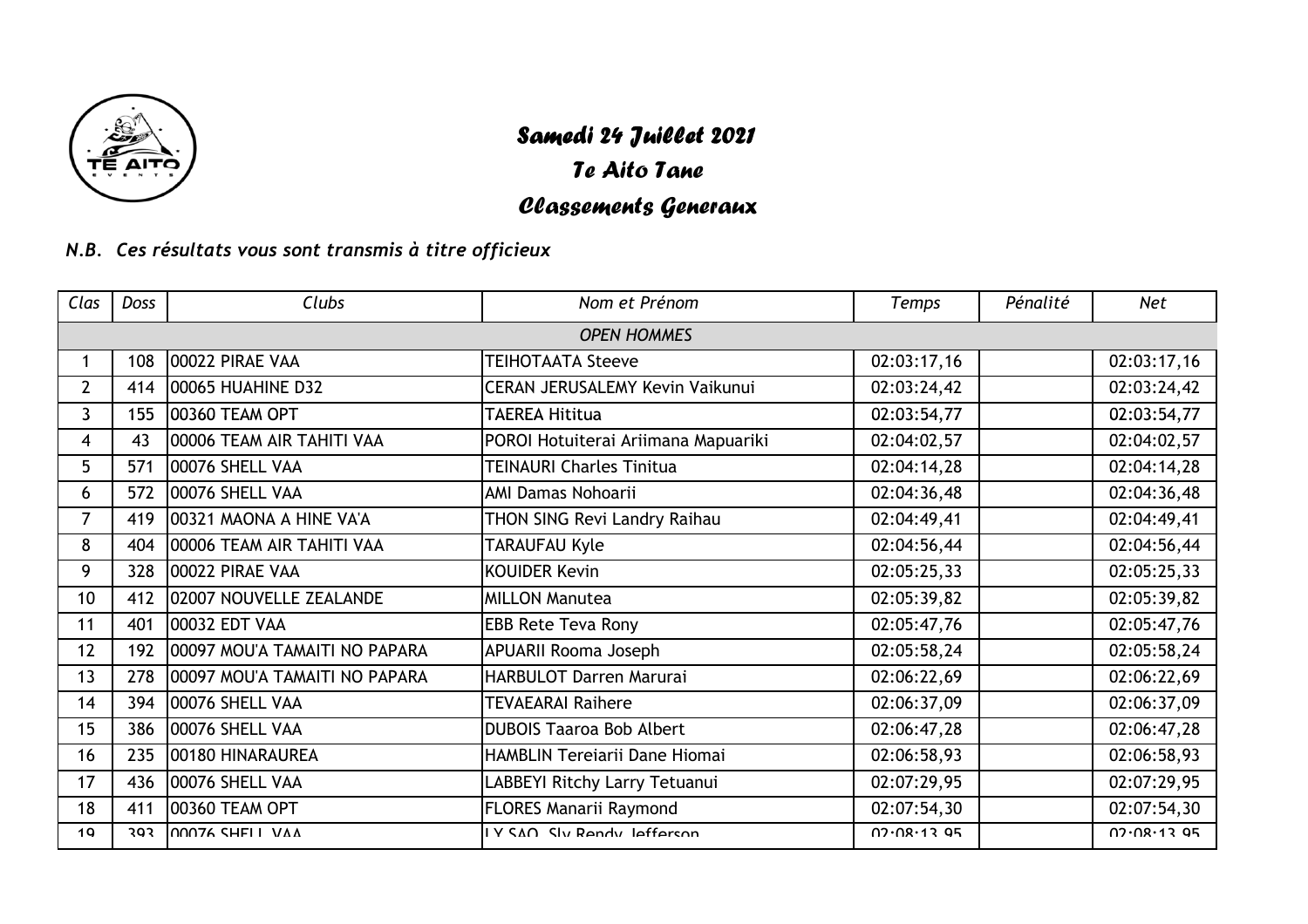| 21 | 416 | 00260 RAIROA VAA              | <b>TAMAITITAHIO Paiateuira Raymond</b> | 02:08:56,61 | 02:08:56,61              |
|----|-----|-------------------------------|----------------------------------------|-------------|--------------------------|
| 22 | 678 | 00066 TEAM MAKE VAA           | LE CHEVANTON Homai                     | 02:09:02,92 | 02:09:02,92              |
| 23 | 40  | 00041 TAMARII CPS             | <b>TERAI Narii Monoihere</b>           | 02:09:20,20 | 02:09:20,20              |
| 24 | 138 | 00360 TEAM OPT                | <b>TAINANUARII Viriura</b>             | 02:09:24,57 | $\overline{02:09:24,57}$ |
| 25 | 420 | 00022 PIRAE VAA               | POROI Kenny Heiarii David              | 02:09:36,11 | 02:09:36,11              |
| 26 | 265 | 00022 PIRAE VAA               | <b>TAIE Charles Teina</b>              | 02:09:46,98 | 02:09:46,98              |
| 27 | 193 | 00097 MOU'A TAMAITI NO PAPARA | <b>TAMAITITAHIO Jacob Tuaana</b>       | 02:09:54,04 | 02:09:54,04              |
| 28 | 413 | 00360 TEAM OPT                | <b>HOATUA Tutearii</b>                 | 02:09:56,44 | 02:09:56,44              |
| 29 | 276 | 00180 HINARAUREA              | <b>TIHONI Heitapu Bruno</b>            | 02:09:57,60 | 02:09:57,60              |
| 30 | 268 | 00474 TOAHIVA VAA             | <b>PANI Maxime</b>                     | 02:09:57,86 | 02:09:57,86              |
| 31 | 346 | 00011 MATAIEA VAA             | <b>CRONSTEADT Yoann Claude Andre</b>   | 02:10:02,01 | 02:10:02,01              |
| 32 | 818 | 00032 EDT VAA                 | PAIE AMO Heiva Hans Tavararo           | 02:10:23,49 | 02:10:23,49              |
| 33 | 514 | 00041 TAMARII CPS             | <b>RAVETUPU Viriamu Ernest</b>         | 02:10:30,56 | 02:10:30,56              |
| 34 | 257 | 00360 TEAM OPT                | <b>TAURAA Peva</b>                     | 02:10:36,97 | 02:10:36,97              |
| 35 | 305 | 00076 SHELL VAA               | <b>TEHETIA Taputea</b>                 | 02:10:45,50 | 02:10:45,50              |
| 36 | 115 | 00360 TEAM OPT                | <b>MAKER Aunuarii Tema Alain</b>       | 02:10:53,57 | 02:10:53,57              |
| 37 | 318 | 00180 HINARAUREA              | <b>YU HING Patrick</b>                 | 02:11:01,08 | 02:11:01,08              |
| 38 | 738 | 00076 SHELL VAA               | PUNUATAAHITUA Brice Tihaunui           | 02:11:13,79 | 02:11:13,79              |
| 39 | 387 | 00180 HINARAUREA              | <b>TUAHU Toanui</b>                    | 02:11:16,90 | 02:11:16,90              |
| 40 | 508 | 00360 TEAM OPT                | <b>TERAIAMANO Tuatea Kauai</b>         | 02:11:21,01 | 02:11:21,01              |
| 41 | 570 | 00076 SHELL VAA               | <b>TAUTU Erimereta</b>                 | 02:11:31,76 | 02:11:31,76              |
| 42 | 159 | 00505 PADDLING CONNECTION     | <b>AITAMAI Ricky Herearii Pasio</b>    | 02:11:46,40 | 02:11:46,40              |
| 43 | 229 | 00032 EDT VAA                 | TEURURAI Lonomahiki Teroomaihiti       | 02:11:48,23 | 02:11:48,23              |
| 44 | 636 | 00360 TEAM OPT                | <b>TAPUTU Temoana Gabriel</b>          | 02:11:57,47 | 02:11:57,47              |
| 45 | 236 | 00180 HINARAUREA              | LY Touanui Herve Ramon                 | 02:12:06,40 | 02:12:06,40              |
| 46 | 151 | 00180 HINARAUREA              | <b>FAREMIRO Chris Rautahi</b>          | 02:12:13,23 | 02:12:13,23              |
| 47 | 579 | 00006 TEAM AIR TAHITI VAA     | <b>DEAN Rainui Anthony</b>             | 02:12:17,34 | 02:12:17,34              |
| 48 | 38  | 00146 MANIHI VA'A             | <b>MATI Teanuanua</b>                  | 02:12:21,88 | 02:12:21,88              |
| 49 | 563 | 00180 HINARAUREA              | <b>SAVIGNY Jonathan</b>                | 02:12:30.34 | 02:12:30.34              |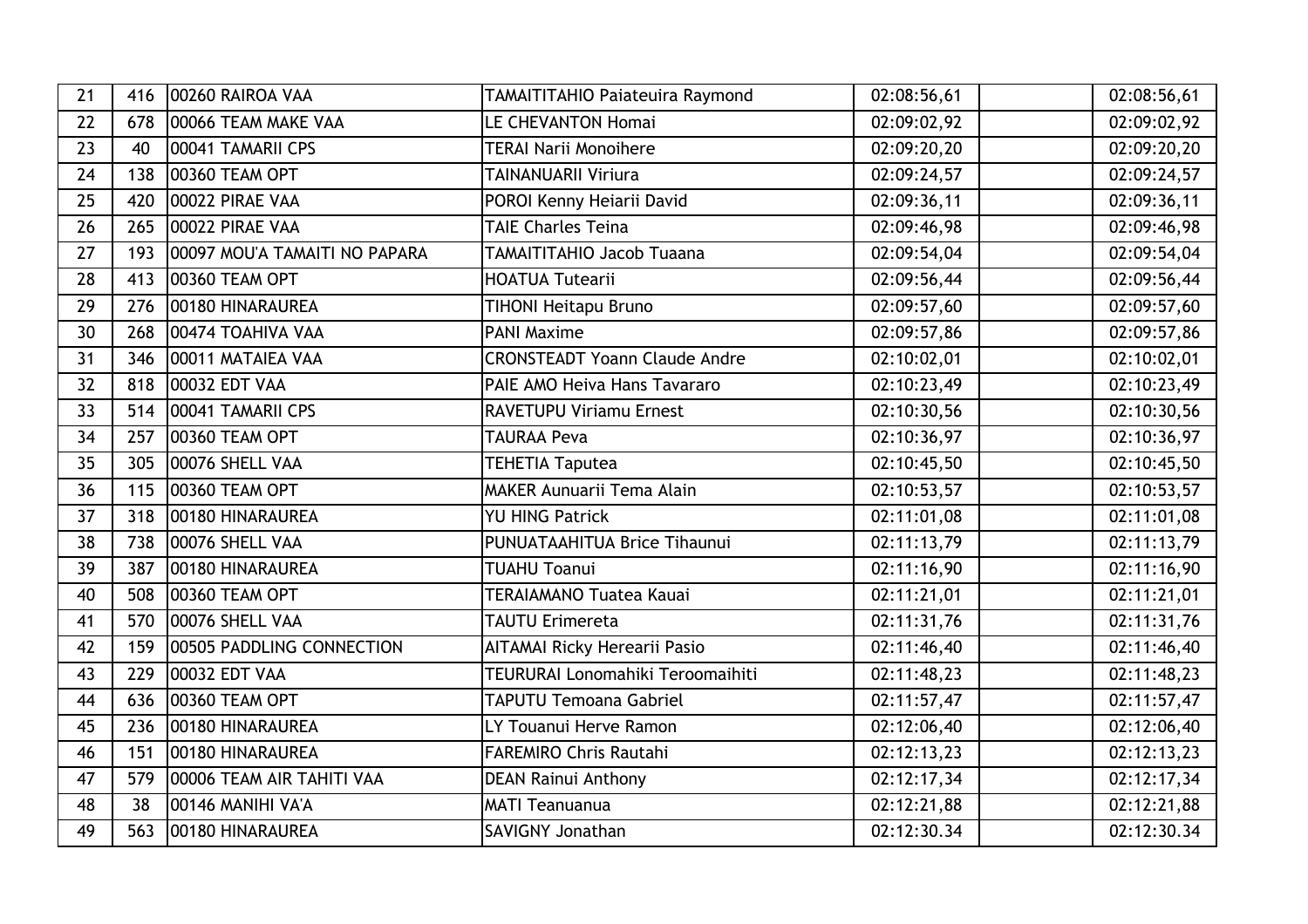| 51 | 109 | 00180 HINARAUREA          | MAO Matahi                                  | 02:12:49,93 | 02:12:49,93 |
|----|-----|---------------------------|---------------------------------------------|-------------|-------------|
| 52 | 746 | 00076 SHELL VAA           | <b>TEAHU lorama Potuarau</b>                | 02:12:54,22 | 02:12:54,22 |
| 53 | 757 | 00033 ARUE VAA            | <b>TEIVA Teraupoo</b>                       | 02:12:59,40 | 02:12:59,40 |
| 54 | 153 | 00006 TEAM AIR TAHITI VAA | <b>MAI Tane Klaus</b>                       | 02:13:00,44 | 02:13:00,44 |
| 55 | 240 | 00180 HINARAUREA          | POEVAI Hikinui                              | 02:13:02,46 | 02:13:02,46 |
| 56 | 406 | 00033 ARUE VAA            | <b>LEON Kevin Toareia</b>                   | 02:13:03,54 | 02:13:03,54 |
| 57 | 239 | 00005 TEVA                | <b>BERNADINO Keanu Hiroiti</b>              | 02:13:04,77 | 02:13:04,77 |
| 58 | 350 | 00006 TEAM AIR TAHITI VAA | <b>FAOA Hoanui Allen</b>                    | 02:13:07,79 | 02:13:07,79 |
| 59 | 395 | 00076 SHELL VAA           | <b>ATGER Narai</b>                          | 02:13:09,43 | 02:13:09,43 |
| 60 | 815 | 00142 TE PAE TIA          | <b>BERNADINO Tuheiarii Tehaamana</b>        | 02:13:11,95 | 02:13:11,95 |
| 61 | 397 | 00584 PO PORA TE HOE MAMU | <b>TEURURAI Jacob Heiramu</b>               | 02:13:28,60 | 02:13:28,60 |
| 62 | 336 | 00041 TAMARII CPS         | <b>DUBOIS Teihotu Charles Franck</b>        | 02:13:37,21 | 02:13:37,21 |
| 63 | 332 | 00006 TEAM AIR TAHITI VAA | TERIITAHI Teiti Bryan                       | 02:13:39,93 | 02:13:39,93 |
| 64 | 759 | 00022 PIRAE VAA           | TEHAHETUA Henere Andre Gilson               | 02:13:42,01 | 02:13:42,01 |
| 65 | 765 | 00070 TUMARAA VAA         | <b>TAPEA Tetahio Michel</b>                 | 02:13:48,88 | 02:13:48,88 |
| 66 | 130 | 00360 TEAM OPT            | VIRIAMU Jean Christophe Tuteanui            | 02:13:54,61 | 02:13:54,61 |
| 67 | 691 | 00022 PIRAE VAA           | <b>ITCHNER Tiahiti</b>                      | 02:13:59,94 | 02:13:59,94 |
| 68 | 575 | 00609 MANUTAHI            | <b>MAITERE Manarii Mc Kay</b>               | 02:14:06,57 | 02:14:06,57 |
| 69 | 598 | 00006 TEAM AIR TAHITI VAA | <b>TEFAATAU Teriitua Ohana Billy</b>        | 02:14:09,57 | 02:14:09,57 |
| 70 | 407 | 00022 PIRAE VAA           | RAUFEA Manarii                              | 02:14:10,95 | 02:14:10,95 |
| 71 | 515 | 00006 TEAM AIR TAHITI VAA | <b>TERIITEHAU Kevin Moanatea</b>            | 02:14:12,69 | 02:14:12,69 |
| 72 | 430 | 00360 TEAM OPT            | <b>CHANG KUI Tamatoa</b>                    | 02:14:27,85 | 02:14:27,85 |
| 73 | 930 | 00180 HINARAUREA          | PERETAI Heiarii                             | 02:14:36,66 | 02:14:36,66 |
| 74 | 39  | 00146 MANIHI VA'A         | TEVARIA Wilfrid Tamati Damas                | 02:14:39,07 | 02:14:39,07 |
| 75 | 241 | 00006 TEAM AIR TAHITI VAA | <b>DEAN Raihau</b>                          | 02:14:41,25 | 02:14:41,25 |
| 76 | 866 | 00374 ENVIROPOL VAA       | <b>PARAU Honui</b>                          | 02:14:43,96 | 02:14:43,96 |
| 77 | 664 | 00505 PADDLING CONNECTION | <b>PUTOA Tetauira</b>                       | 02:14:50,19 | 02:14:50,19 |
| 78 | 849 | 00090 TAMARII ERAI VAA    | CHUNG Ah Kui Lewis Lo Shing Taitearii       | 02:14:57,96 | 02:14:57,96 |
| 79 | 565 | 00584 PO PORA TE HOE MAMU | <b>BOURGERIE Arijoehau- Gordon- Tamatea</b> | 02:15:00.31 | 02:15:00.31 |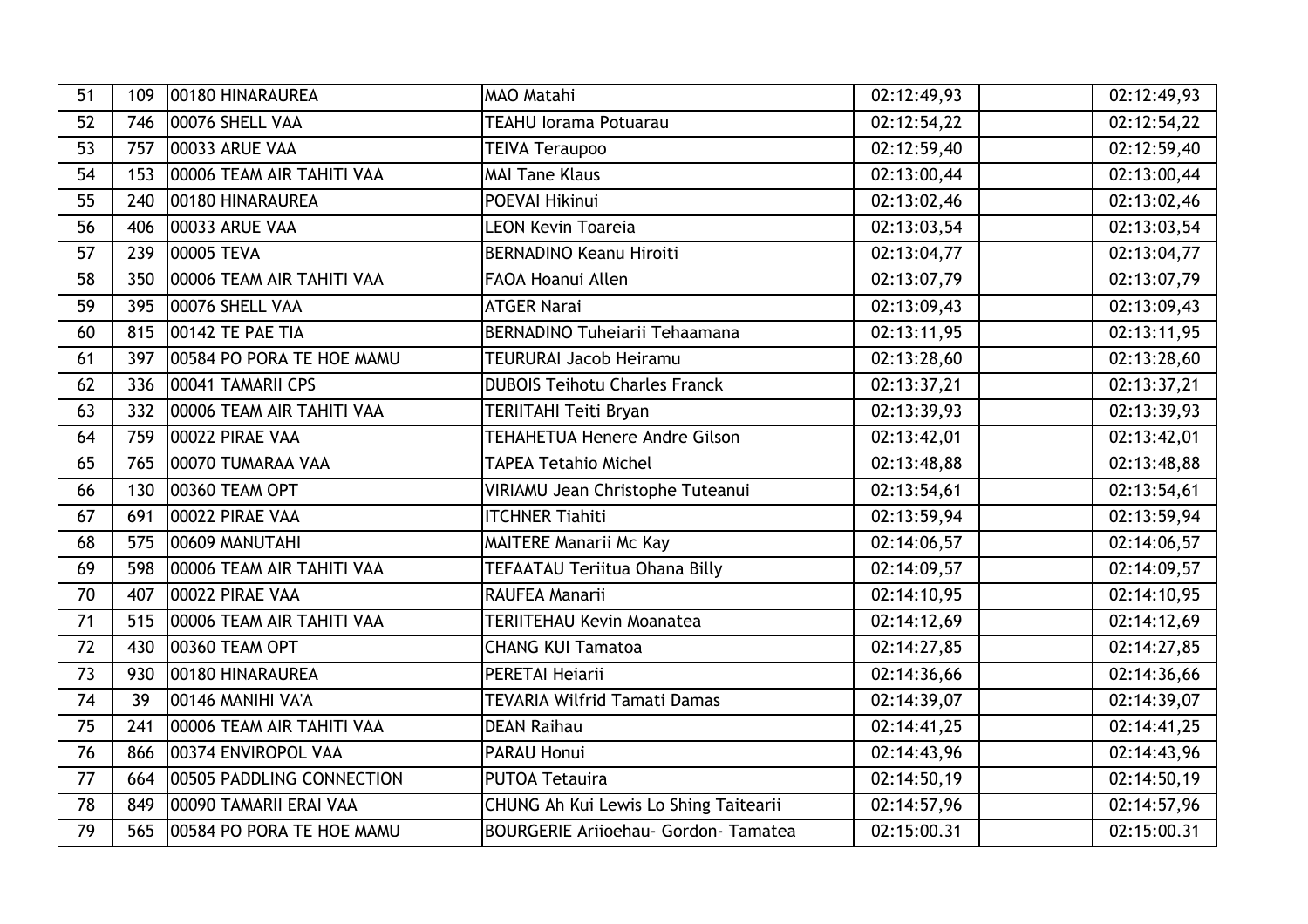| 81  | 234 | 00180 HINARAUREA              | <b>MARUHI Vatea Calixte</b>               | 02:15:02,94 | 02:15:02,94               |
|-----|-----|-------------------------------|-------------------------------------------|-------------|---------------------------|
| 82  | 519 | 00006 TEAM AIR TAHITI VAA     | <b>MAIHOTA Manuarii</b>                   | 02:15:05,74 | 02:15:05,74               |
| 83  | 600 | 00113 ARENUI VAA              | <b>VERNAUDON Keith Teina Temeehau Kim</b> | 02:15:16,60 | 02:15:16,60               |
| 84  | 748 | 00779 TEAM FAAA VAA           | <b>DEGAGE / DELAUNAY Teriimana Louis</b>  | 02:15:18,25 | 02:15:18,25               |
| 85  | 424 | 00023 IHILANI VAA             | <b>IOANE Moiho Wilfred Mahana</b>         | 02:15:19,61 | 02:15:19,61               |
| 86  | 222 | 00374 ENVIROPOL VAA           | <b>TAMAITITAHIO Tapuarii</b>              | 02:15:27,77 | 02:15:27,77               |
| 87  | 223 | 00331 TUAIVA NUI              | <b>MANUEL Eremoana Temanaarii Carlos</b>  | 02:15:31,95 | 02:15:31,95               |
| 88  | 892 | 00065 HUAHINE D32             | AMARU Purea Heia Maifano Alexandre        | 02:15:38,25 | 02:15:38,25               |
| 89  | 909 | 00065 HUAHINE D32             | <b>MARO Maunanui</b>                      | 02:15:44,49 | 02:15:44,49               |
| 90  | 633 | 00374 ENVIROPOL VAA           | MARAKAI Stanley- Valentin                 | 02:16:00,79 | 02:16:00,79               |
| 91  | 577 | 00609 MANUTAHI                | <b>HAATI Vaii</b>                         | 02:16:03,43 | 02:16:03,43               |
| 92  | 753 | 00033 ARUE VAA                | <b>TUARAU Jimmy Vane</b>                  | 02:16:05,80 | 02:16:05,80               |
| 93  | 612 | 00089 TEAM TOHIEA             | <b>MASINGUE Hitiroa Charles Tuarii</b>    | 02:16:06,40 | 02:16:06,40               |
| 94  | 747 | 00512 HONOURA                 | <b>TEPAVA Dusty Vetea Philippe</b>        | 02:16:07,83 | 02:16:07,83               |
| 95  | 562 | 00180 HINARAUREA              | <b>LEON Haamatai</b>                      | 02:16:08,18 | 02:16:08,18               |
| 96  | 580 | 00022 PIRAE VAA               | <b>ITCHNER Steeve Vetea</b>               | 02:16:08,57 | 02:16:08,57               |
| 97  | 516 | 00360 TEAM OPT                | <b>MAIMARO Tetuanui Louis</b>             | 02:16:11,75 | 02:16:11,75               |
| 98  | 216 | 00538 ARII FAHEE VA'A         | TAU Tevaarii Evrard Teuiirahihi           | 02:16:20,20 | 02:16:20,20               |
| 99  | 267 | 00056 FARE IHI                | <b>LUCAS Tanerii Marie Centippe</b>       | 02:16:30,21 | 02:16:30,21               |
| 100 | 431 | 00432 MAHINA HOE              | <b>TIARII Hautere Moise</b>               | 02:16:34,95 | 02:16:34,95               |
| 101 | 271 | 00146 MANIHI VA'A             | <b>TUPANA Gilles Arai</b>                 | 02:16:40,85 | $\overline{0}$ 2:16:40,85 |
| 102 | 392 | 00033 ARUE VAA                | <b>LANTEIRES Raitua</b>                   | 02:16:49,18 | 02:16:49,18               |
| 103 | 573 | 00609 MANUTAHI                | LAUFATTES Airua Rowen                     | 02:16:54,16 | 02:16:54,16               |
| 104 | 938 | 00355 ATAIARAPU               | <b>TAUAROA Vaihau</b>                     | 02:16:55,47 | 02:16:55,47               |
| 105 | 801 | 00374 ENVIROPOL VAA           | <b>HOPARA Moanatea Gabriel</b>            | 02:16:57,40 | 02:16:57,40               |
| 106 | 428 | 00022 PIRAE VAA               | <b>TOUATEKINA James Noa</b>               | 02:17:04,43 | 02:17:04,43               |
| 107 | 506 | 00008 TAMARII PUNARUU         | TEMATAHOTOA Tavake Elian Alexis Otahi     | 02:17:09,70 | 02:17:09,70               |
| 108 | 112 | 00097 MOU'A TAMAITI NO PAPARA | <b>CHUNG Ridge</b>                        | 02:17:20,54 | 02:17:20,54               |
| 109 | 682 | 00090 TAMARII ERAI VAA        | POETAI Heifara Stevens Tinomana           | 02:17:26.56 | 02:17:26.56               |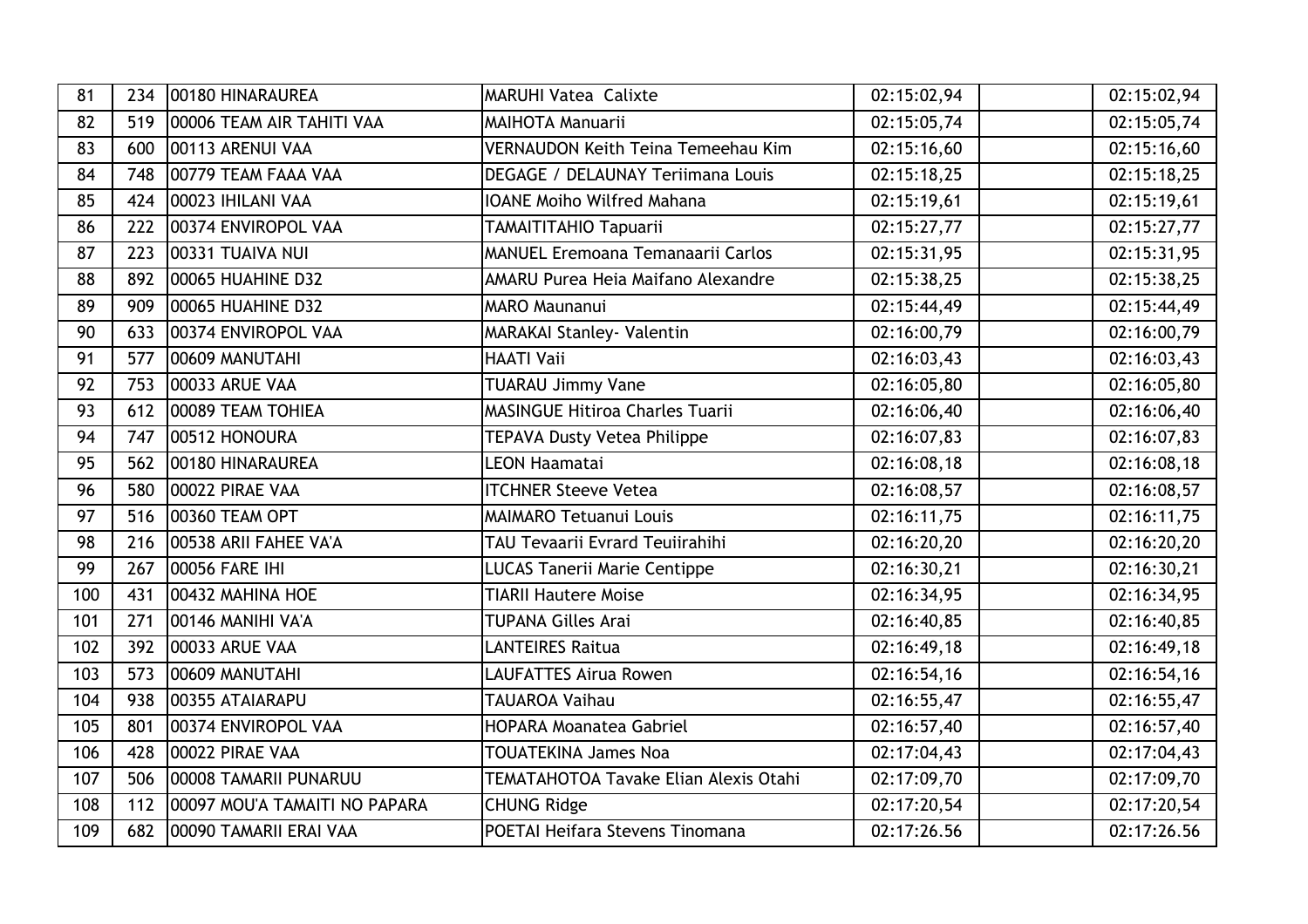| 111 | 635 | 00532 TAMARII POVAI VAA         | <b>MAIMARO Heimanarii Jacques</b>               | 02:17:32,80 | 02:17:32,80 |
|-----|-----|---------------------------------|-------------------------------------------------|-------------|-------------|
| 112 | 511 | 00008 TAMARII PUNARUU           | <b>TEMAURI Kainuu</b>                           | 02:17:40,70 | 02:17:40,70 |
| 113 | 813 | 00485 LE TAHAA PEARL BEACH VAA  | <b>TEREVA Pirihau</b>                           | 02:17:43,60 | 02:17:43,60 |
| 114 | 405 | 00324 MATAIREA HOE              | <b>OWEN Manutea Bud Jean</b>                    | 02:17:45,88 | 02:17:45,88 |
| 115 | 208 | 00112 FETIA VAA                 | <b>TEMATAHOTOA Nicodeme</b>                     | 02:17:48,63 | 02:17:48,63 |
| 116 | 683 | 00089 TEAM TOHIEA               | PITTMAN Iona Rooma                              | 02:17:53,73 | 02:17:53,73 |
| 117 | 423 | 00022 PIRAE VAA                 | TEMARII Aroarii kehu David                      | 02:18:03,63 | 02:18:03,63 |
| 118 | 510 | 00345 TE UI HOE                 | <b>MERVIN Erickson Manuarii</b>                 | 02:18:05,87 | 02:18:05,87 |
| 119 | 421 | 00022 PIRAE VAA                 | <b>ANANIA Alexandre Raea Georges</b>            | 02:18:07,60 | 02:18:07,60 |
| 120 | 36  | 00180 HINARAUREA                | RAAPOTO Ivanoe Vairoa                           | 02:18:08,60 | 02:18:08,60 |
| 121 | 917 | 00081 MATIRA VAA                | <b>TEENA Taoahere Peter</b>                     | 02:18:16,28 | 02:18:16,28 |
| 122 | 741 | 00089 TEAM TOHIEA               | <b>IORSS Hoanui Martial</b>                     | 02:18:25,57 | 02:18:25,57 |
| 123 | 319 | 00360 TEAM OPT                  | <b>ONEE Francois Teihotua</b>                   | 02:18:28,47 | 02:18:28,47 |
| 124 | 433 | 00999 MATAHERE VAA              | <b>MAE Robert Mauriorono</b>                    | 02:18:32,37 | 02:18:32,37 |
| 125 | 740 | 00041 TAMARII CPS               | <b>TAHIATA Frédéric Teina</b>                   | 02:18:38,60 | 02:18:38,60 |
| 126 | 653 | 00113 ARENUI VAA                | <b>VESASES Haka Iki Nui Manate</b>              | 02:18:40,21 | 02:18:40,21 |
| 127 | 560 | 00090 TAMARII ERAI VAA          | <b>MATEAU Viriurarii Eric</b>                   | 02:18:43,07 | 02:18:43,07 |
| 128 | 264 | 00369 PAPARA TOA A HINE VAA     | <b>LUCAS Franck Pere Steve</b>                  | 02:18:46,06 | 02:18:46,06 |
| 129 | 634 | 00079 RAIHEI VAA                | <b>TARAHU Andre Teraimaurima</b>                | 02:18:47,99 | 02:18:47,99 |
| 130 | 196 | 00022 PIRAE VAA                 | <b>TEFAATAU Mihitua Teava Teena</b>             | 02:18:52,50 | 02:18:52,50 |
| 131 | 872 | 00085 TAMARII FAANUI PIROGUIERS | HAOATAI Raihau                                  | 02:19:02,66 | 02:19:02,66 |
| 132 | 389 | 00022 PIRAE VAA                 | <b>VAIRAAROA Raitini</b>                        | 02:19:04,25 | 02:19:04,25 |
| 133 | 841 | 00505 PADDLING CONNECTION       | <b>VAIRAAROA Taihiarii Fabrice</b>              | 02:19:04,76 | 02:19:04,76 |
| 134 | 422 | 00006 TEAM AIR TAHITI VAA       | <b>SALMON Charles Ariimatatini Tanavae</b>      | 02:19:08,64 | 02:19:08,64 |
| 135 | 334 | 00356 BRASSERIE DE TAHITI       | <b>TAPUTU Hiroa</b>                             | 02:19:18,42 | 02:19:18,42 |
| 136 | 335 | 00360 TEAM OPT                  | <b>HELME Teariitaferai Christian Taneiritia</b> | 02:19:25,63 | 02:19:25,63 |
| 137 | 117 | 00360 TEAM OPT                  | <b>RAYNAL Kevin</b>                             | 02:19:27,98 | 02:19:27,98 |
| 138 | 279 | 00079 RAIHEI VAA                | <b>ATGER Louis Theodore Tetia Popoti</b>        | 02:19:29,30 | 02:19:29,30 |
| 139 | 816 | 00522 KA LAHUI KAI - TAHITI     | <b>TEVAEARAI Geoffrev</b>                       | 02:19:41.98 | 02:19:41.98 |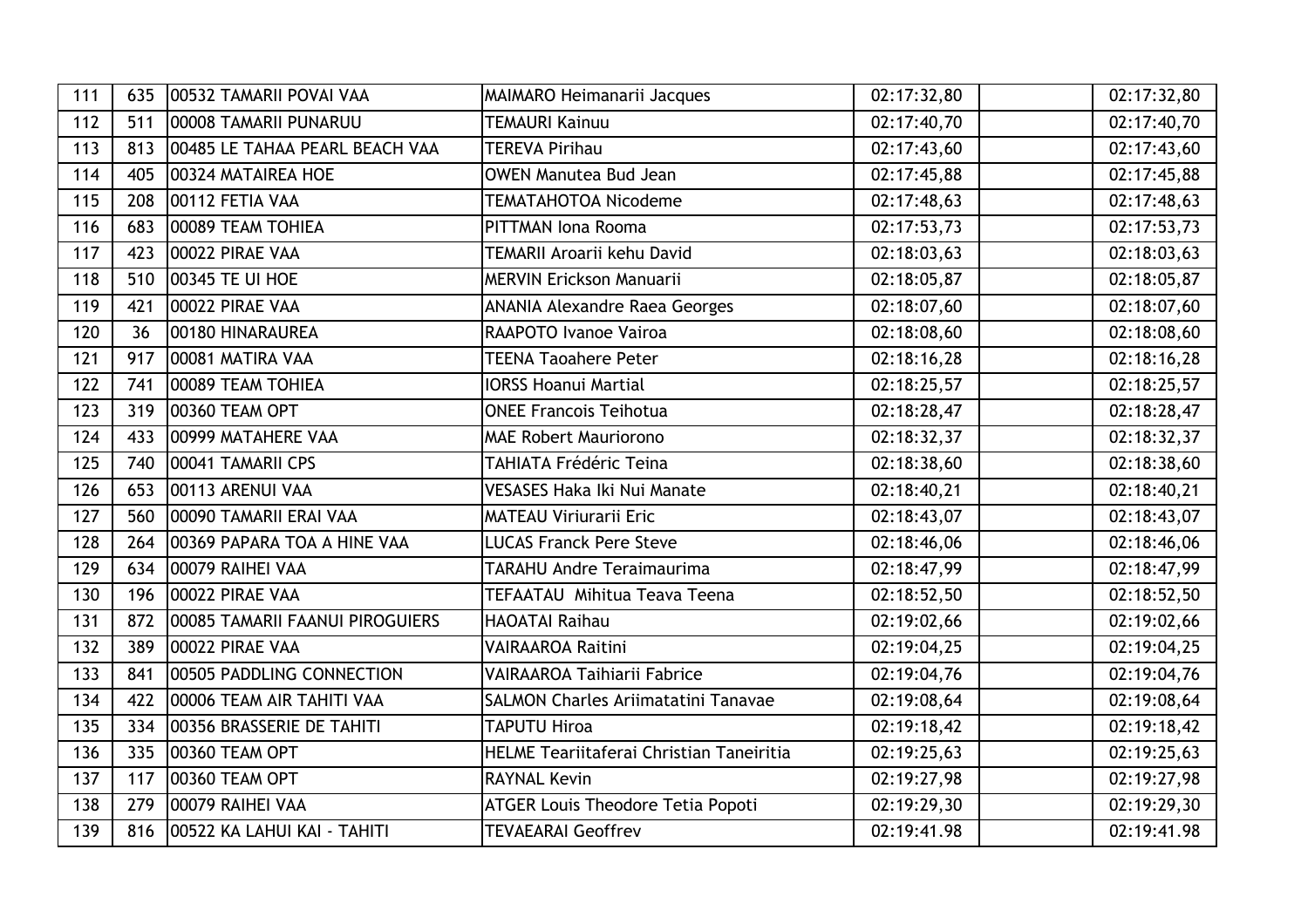| 141 | 194 | 00394 TOA MARINA               | <b>VIVISH Raimana Xavier Teiva</b>           | 02:19:52,98 | 02:19:52,98 |
|-----|-----|--------------------------------|----------------------------------------------|-------------|-------------|
| 142 | 339 | 00065 HUAHINE D32              | <b>SAINE Jesse</b>                           | 02:19:54,27 | 02:19:54,27 |
| 143 | 427 | 00330 TUARAA TRANSPORT VAA     | <b>TEINAURI HURAHUTIA Moenoa Patrice</b>     | 02:19:58,80 | 02:19:58,80 |
| 144 | 756 | 00505 PADDLING CONNECTION      | <b>ARAI HUTIA Manuarii</b>                   | 02:20:02,85 | 02:20:02,85 |
| 145 | 237 | 00543 TEAM TUPUAI              | <b>TERE Patiare</b>                          | 02:20:11,32 | 02:20:11,32 |
| 146 | 517 | 00607 TEAM RAIROA              | <b>HOROI Mareto Michel</b>                   | 02:20:16,97 | 02:20:16,97 |
| 147 | 440 | 00008 TAMARII PUNARUU          | <b>PATII Neheynui Steevensons</b>            | 02:20:23,68 | 02:20:23,68 |
| 148 | 684 | 00006 TEAM AIR TAHITI VAA      | TATARATA Toarii Philippe Yvon Michael        | 02:20:27,32 | 02:20:27,32 |
| 149 | 320 | 00005 TEVA                     | <b>STEPHENSON Teiha Sandro</b>               | 02:20:30,15 | 02:20:30,15 |
| 150 | 814 | 00485 LE TAHAA PEARL BEACH VAA | <b>TERIIPAIA Manitua Kevin</b>               | 02:20:31,49 | 02:20:31,49 |
| 151 | 569 | 00118 BANQUE DE TAHITI VAA     | <b>KREMER William</b>                        | 02:20:33,58 | 02:20:33,58 |
| 152 | 568 | 00033 ARUE VAA                 | VARUAHI Vaiarii Raimateata Brandon           | 02:20:36,41 | 02:20:36,41 |
| 153 | 574 | 00609 MANUTAHI                 | <b>TEHEIURA Taaroaiti- Eric</b>              | 02:20:38,13 | 02:20:38,13 |
| 154 | 599 | 00022 PIRAE VAA                | TOUAITAHUATA Ariitama                        | 02:20:39,37 | 02:20:39,37 |
| 155 | 549 | 00557 TAHITIAN PADDLE          | <b>BUCHIN Wilfred</b>                        | 02:20:40,34 | 02:20:40,34 |
| 156 | 697 | 00113 ARENUI VAA               | <b>TETUANUI Christopher Tinomana</b>         | 02:20:49,11 | 02:20:49,11 |
| 157 | 865 | 00081 MATIRA VAA               | <b>PAHUIRI Heimata</b>                       | 02:20:51,00 | 02:20:51,00 |
| 158 | 398 | 00584 PO PORA TE HOE MAMU      | <b>TEMARII James Timi</b>                    | 02:20:54,10 | 02:20:54,10 |
| 159 | 551 | 00360 TEAM OPT                 | <b>AUKARA STADIE Gunter Henri Patuatini</b>  | 02:20:56,42 | 02:20:56,42 |
| 160 | 804 | 00584 PO PORA TE HOE MAMU      | <b>TERE Moanatea Olivier Junior Sandhall</b> | 02:21:04,22 | 02:21:04,22 |
| 161 | 380 | 00360 TEAM OPT                 | TUAIVA LANTEIRES Bruce Heiarii               | 02:21:04,84 | 02:21:04,84 |
| 162 | 213 | 00999 MATAHERE VAA             | <b>ATAPO Samuel</b>                          | 02:21:10,26 | 02:21:10,26 |
| 163 | 321 | 00506 TAMARII AARO NO ARUE     | <b>BENNETT Reo Terearii</b>                  | 02:21:14,11 | 02:21:14,11 |
| 164 | 157 | 00118 BANQUE DE TAHITI VAA     | <b>BOHOLLO Alban</b>                         | 02:21:15,93 | 02:21:15,93 |
| 165 | 842 | 00779 TEAM FAAA VAA            | <b>MARUAKE Raimana Yasuzo</b>                | 02:21:17,10 | 02:21:17,10 |
| 166 | 705 | 00397 INTEROUTE VAA            | <b>IOTUA Teiho</b>                           | 02:21:20,21 | 02:21:20,21 |
| 167 | 751 | 00488 TAHITI TOA               | <b>TAPARE Ronald Maui Tinirau</b>            | 02:21:31,91 | 02:21:31,91 |
| 168 | 341 | 00154 BORA GAMES CONNECTION    | LO Heimata Moanahere Nicky                   | 02:21:39,55 | 02:21:39,55 |
| 169 | 631 | 00081 MATIRA VAA               | TEIKIOTIU Patrick William Ramon Tararo       | 02:21:44.10 | 02:21:44.10 |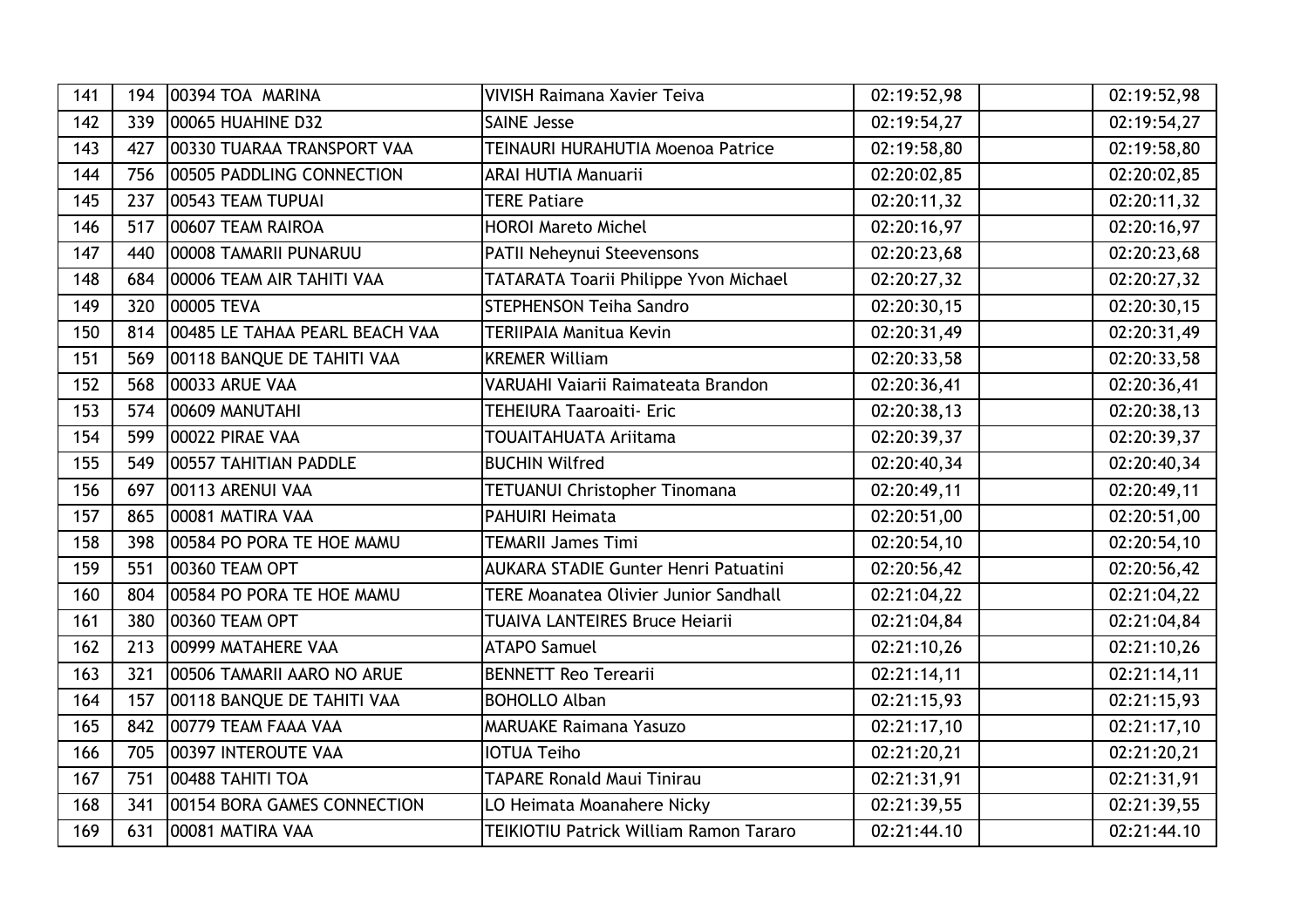| 171 | 714 | 00324 MATAIREA HOE            | PIHA Heimana                       | 02:21:50,38 | 02:21:50,38              |
|-----|-----|-------------------------------|------------------------------------|-------------|--------------------------|
| 172 | 550 | 00033 ARUE VAA                | <b>BROTHERSON Purau Teharetua</b>  | 02:21:56,90 | 02:21:56,90              |
| 173 | 47  | 00180 HINARAUREA              | ROOPINIA Bryann Ariinui            | 02:22:06,37 | 02:22:06,37              |
| 174 | 403 | 00041 TAMARII CPS             | RAIMBAULT Joseph Hau arii Georges  | 02:22:08,44 | 02:22:08,44              |
| 175 | 755 | 00097 MOU'A TAMAITI NO PAPARA | <b>FLORES Samuel</b>               | 02:22:09,90 | 02:22:09,90              |
| 176 | 44  | 00011 MATAIEA VAA             | MAI Haapoua Ariiaranoa Job         | 02:22:12,94 | 02:22:12,94              |
| 177 | 435 | 00024 MAIRE NUI               | LABBEYI Ruben Serge Faaeaeamoenoa  | 02:22:29,26 | 02:22:29,26              |
| 178 | 578 | 00113 ARENUI VAA              | HAUSIA Tulikitonga Teriimarama     | 02:22:30,66 | 02:22:30,66              |
| 179 | 385 | 00360 TEAM OPT                | <b>SWAPP Moehau Iron Vetea</b>     | 02:22:34,10 | 02:22:34,10              |
| 180 | 739 | 00360 TEAM OPT                | TAHUHUTERANI Keony Tematauira      | 02:22:35,18 | 02:22:35,18              |
| 181 | 597 | <b>00150 PAEA VAA</b>         | <b>BURNS Eric Lazare</b>           | 02:22:36,32 | 02:22:36,32              |
| 182 | 677 | 00008 TAMARII PUNARUU         | <b>FAARA Kevin</b>                 | 02:22:36,67 | 02:22:36,67              |
| 183 | 561 | 00033 ARUE VAA                | <b>BENNETT Lorenzo Ranihei</b>     | 02:22:53,08 | 02:22:53,08              |
| 184 | 333 | 00180 HINARAUREA              | <b>ROOPINIA Tehira</b>             | 02:22:54,68 | 02:22:54,68              |
| 185 | 507 | 00356 BRASSERIE DE TAHITI     | MAI Teiki Pascal Tehanei Charles   | 02:23:03,05 | 02:23:03,05              |
| 186 | 703 | 00024 MAIRE NUI               | <b>ARCHER Rodney Kevin Teiva</b>   | 02:23:08,05 | 02:23:08,05              |
| 187 | 848 | 00090 TAMARII ERAI VAA        | <b>MARA Ariiteva Peterson</b>      | 02:23:09,12 | 02:23:09,12              |
| 188 | 114 | 00695 HAVAIKI VAA             | PETIT Dit DARIEL Hugo Iona Joachim | 02:23:17,30 | 02:23:17,30              |
| 189 | 277 | 00079 RAIHEI VAA              | REHUA Raimana Jean Michel          | 02:23:19,12 | 02:23:19,12              |
| 190 | 282 | 00331 TUAIVA NUI              | <b>SALMON Teroomehiti William</b>  | 02:23:24,75 | 02:23:24,75              |
| 191 | 37  | 00411 VINI VAA                | <b>MATAOA Raimana Antonio</b>      | 02:23:27,55 | 02:23:27,55              |
| 192 | 203 | 00260 RAIROA VAA              | TEHAAMOANA Opura Remy              | 02:23:29,12 | 02:23:29,12              |
| 193 | 327 | 00514 FARA URA                | <b>APEANG Jimmy</b>                | 02:23:34,36 | $\overline{02:}23:34,36$ |
| 194 | 552 | 00999 MATAHERE VAA            | TAMEHA SUE Tehina Jeff Mihaera     | 02:23:35,90 | 02:23:35,90              |
| 195 | 219 | 00040 RUAHATU                 | RAUFAUORE Taoahere Francisque      | 02:23:45,85 | 02:23:45,85              |
| 196 | 270 | 00146 MANIHI VA'A             | <b>TARDIVEL Hitinui Stanislas</b>  | 02:24:05,23 | 02:24:05,23              |
| 197 | 274 | 00011 MATAIEA VAA             | TAEREA Dylan Manutea Marutea       | 02:24:29,16 | 02:24:29,16              |
| 198 | 46  | 00208 HUITOA MULTISPORTS      | <b>TEVAEARAI Eritaia</b>           | 02:24:34,05 | 02:24:34,05              |
| 199 | 384 | 00522 KA LAHUI KAI - TAHITI   | PIIRAI Thierry Raimarama           | 02:24:35.42 | 02:24:35.42              |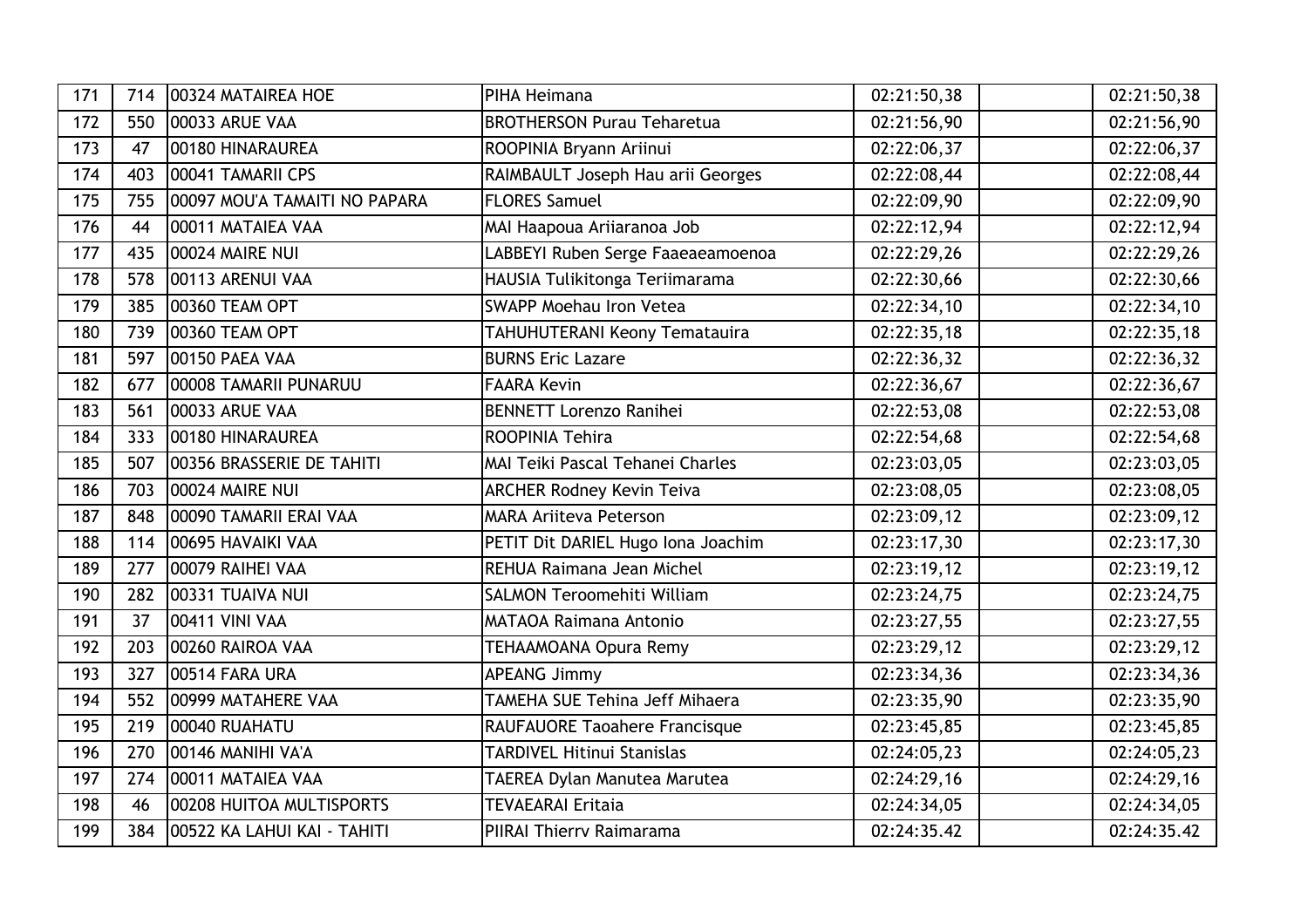| 201 | 567 | 00328 HEELANI VA'A             | <b>PANI Joselito Rainui</b>               | 02:24:49,81 | 02:24:49,81              |
|-----|-----|--------------------------------|-------------------------------------------|-------------|--------------------------|
| 202 | 396 | 00170 TE FIRI NAPE             | <b>MOASEN Raitini Kahea Thierry Raitu</b> | 02:24:52,29 | 02:24:52,29              |
| 203 | 860 | 00052 TOHIVEA                  | <b>TEHOIRI Torea Mederic</b>              | 02:24:56,94 | 02:24:56,94              |
| 204 | 281 | 00999 MATAHERE VAA             | <b>TETUIRA Thierry</b>                    | 02:24:57,57 | 02:24:57,57              |
| 205 | 280 | 00079 RAIHEI VAA               | <b>NARII Vairu</b>                        | 02:25:00,92 | 02:25:00,92              |
| 206 | 652 | 00113 ARENUI VAA               | TIRAO Malivai Terahiti                    | 02:25:01,93 | 02:25:01,93              |
| 207 | 111 | 00033 ARUE VAA                 | AMA Karim Tanihaa                         | 02:25:04,80 | 02:25:04,80              |
| 208 | 763 | 00243 AIR TAHITI NUI           | <b>AMARU Loic</b>                         | 02:25:17,57 | 02:25:17,57              |
| 209 | 390 | 00133 TIPUTA VA'A              | <b>GATATA Moehau Dany</b>                 | 02:25:19,21 | 02:25:19,21              |
| 210 | 655 | 00025 HITITOA                  | <b>DEAN PUA Tamatea Augustin</b>          | 02:25:22,63 | 02:25:22,63              |
| 211 | 417 | 00097 MOU'A TAMAITI NO PAPARA  | <b>MORETA William Pautu Tepoeanui</b>     | 02:25:24,37 | 02:25:24,37              |
| 212 | 442 | 00331 TUAIVA NUI               | PARAU Ruddy Raiheuri Tiraini              | 02:25:36,33 | 02:25:36,33              |
| 213 | 158 | 00118 BANQUE DE TAHITI VAA     | <b>LEFORT Lucas Marc</b>                  | 02:25:41,64 | 02:25:41,64              |
| 214 | 861 | 00171 HAVA'l                   | POLLOCK Manutea Warren Jai                | 02:25:43,42 | 02:25:43,42              |
| 215 | 415 | 00022 PIRAE VAA                | PITTMAN Maki Nicolas                      | 02:26:03,31 | 02:26:03,31              |
| 216 | 566 | 00599 HEIVA A HOE              | <b>TETAVAHI Maui</b>                      | 02:26:08,05 | $\overline{02:}26:08,05$ |
| 217 | 425 | 00023 IHILANI VAA              | <b>LAUT Raphael</b>                       | 02:26:11,69 | 02:26:11,69              |
| 218 | 118 | 00464 HEKE RANGI VAA           | <b>GATATA Rahiti</b>                      | 02:26:25,01 | 02:26:25,01              |
| 219 | 935 | 00377 TEFANA VAA               | TIIHIVA Stephane Teriitehau               | 02:26:26,72 | 02:26:26,72              |
| 220 | 429 | 00557 TAHITIAN PADDLE          | <b>TEMAURI Rohiti</b>                     | 02:26:29,59 | 02:26:29,59              |
| 221 | 212 | 00999 MATAHERE VAA             | <b>TAPUTUARAI Gabriel Teriimana</b>       | 02:26:30,93 | 02:26:30,93              |
| 222 | 342 | 00011 MATAIEA VAA              | HOFFMANN Geoffrey Atera Teraitua          | 02:26:48,96 | 02:26:48,96              |
| 223 | 737 | 00011 MATAIEA VAA              | <b>LEOU ON Eric</b>                       | 02:27:02,24 | 02:27:02,24              |
| 224 | 249 | 00001 MANU URA                 | HUUTI Gerry Xavier Tefania                | 02:27:06,97 | 02:27:06,97              |
| 225 | 945 | 00512 HONOURA                  | <b>COOK Richard</b>                       | 02:27:10,65 | 02:27:10,65              |
| 226 | 817 | 00077 VAIRAO VAA               | <b>UTIA Heinui</b>                        | 02:27:14,15 | 02:27:14,15              |
| 227 | 867 | 00468 MANA URA HOE             | <b>TEMAIANA Maiti</b>                     | 02:27:15,09 | 02:27:15,09              |
| 228 | 700 | 00703 AREMOANA HOE             | <b>LAILLE Guillaume</b>                   | 02:27:18,23 | 02:27:18,23              |
| 229 | 812 | 00485 LE TAHAA PEARL BEACH VAA | <b>TEIVA Poetai Augustin</b>              | 02:27:25.46 | 02:27:25.46              |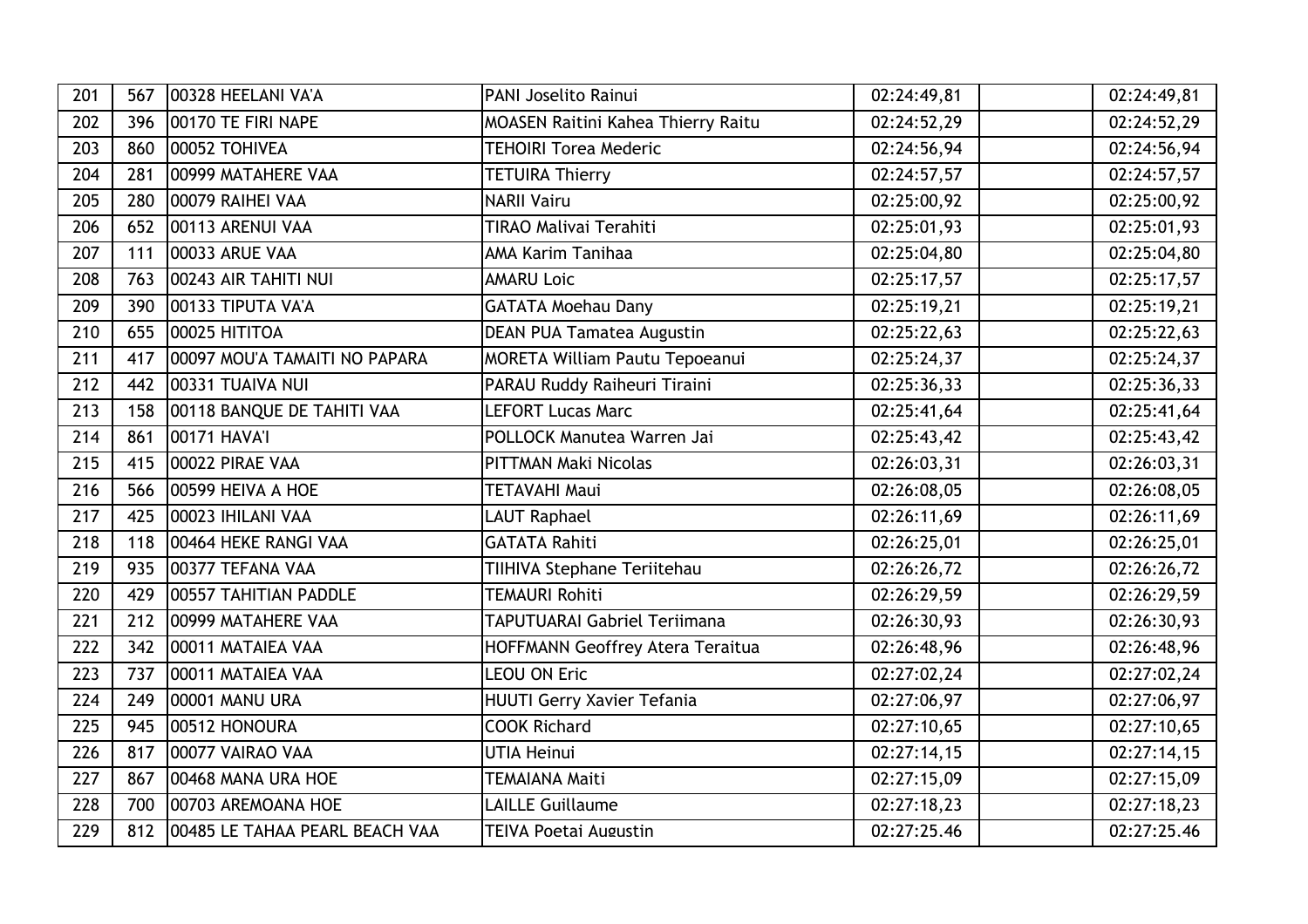| 231 | 128 | 00488 TAHITI TOA                 | <b>TEURURAI Heiteanui Zackary</b>        | 02:27:30,74    | 02:27:30,74 |
|-----|-----|----------------------------------|------------------------------------------|----------------|-------------|
| 232 | 409 | 00548 MATO URA VAA               | PURAU Tinirauarii Teahu                  | 02:27:31,24    | 02:27:31,24 |
| 233 | 349 | 00557 TAHITIAN PADDLE            | <b>TEROU Teiva Herve</b>                 | 02:27:37,85    | 02:27:37,85 |
| 234 | 942 | 00564 TUA TAU HOE                | WAN RIAU Terauri Ryan Jean               | 02:27:55,22    | 02:27:55,22 |
| 235 | 708 | 00328 HEELANI VA'A               | <b>TERAI Paiatua- Charles</b>            | 02:27:57,81    | 02:27:57,81 |
| 236 | 116 | 00402 MATA ARE VAA               | TEARIKI Vaiarii Olivier Peretai Mauhuru  | 02:28:00,15    | 02:28:00,15 |
| 237 | 538 | 00097 MOU'A TAMAITI NO PAPARA    | <b>ARAI Tamatai Tuterai Willy</b>        | 02:28:01,34    | 02:28:01,34 |
| 238 | 873 | 00085 TAMARII FAANUI PIROGUIERS  | <b>HURIA Paul Moohonoarii</b>            | 02:28:05,09    | 02:28:05,09 |
| 239 | 509 | 00777 VERY IMPOSANT PERSON (VIP) | KOHUEINUI Raihere Rene                   | 02:28:18,99    | 02:28:18,99 |
| 240 | 400 | 00777 VERY IMPOSANT PERSON (VIP) | TEIHOTAATA Teddy Terii                   | 02:28:20,65    | 02:28:20,65 |
| 241 | 922 | 00004 TE UI VAA                  | <b>ARAKINO Donadieu</b>                  | 02:28:30,77    | 02:28:30,77 |
| 242 | 890 | 00006 TEAM AIR TAHITI VAA        | MAO Joel                                 | 02:28:31,33    | 02:28:31,33 |
| 243 | 630 | 00150 PAEA VAA                   | JOUEN Tepunavai Jean                     | 02:28:43,19    | 02:28:43,19 |
| 244 | 855 | 00488 TAHITI TOA                 | <b>MARERE Raihei Benjamin Teheiura</b>   | 02:28:56,29    | 02:28:56,29 |
| 245 | 211 | 00699 TEAM TAMARII MATAIEA       | <b>BARSINAS Ahutini</b>                  | 02:29:05,25    | 02:29:05,25 |
| 246 | 661 | 00374 ENVIROPOL VAA              | <b>FAARA Willy Terai</b>                 | 02:29:19,25    | 02:29:19,25 |
| 247 | 706 | 00555 TEAM PAPEETE               | TEANIHI Mariano Teiatauirai              | 02:29:31,81    | 02:29:31,81 |
| 248 | 156 | 00999 MATAHERE VAA               | <b>TEURUA Alberic Tupai</b>              | 02:29:38,64    | 02:29:38,64 |
| 249 | 408 | 00557 TAHITIAN PADDLE            | LEHARTEL Tamatoa Paul Vaiarava           | 02:29:39,39    | 02:29:39,39 |
| 250 | 675 | 00066 TEAM MAKE VAA              | <b>JUBELY Alexandre Nicanor</b>          | 02:29:43,08    | 02:29:43,08 |
| 251 | 311 | 00095 TU MOANA HOE               | <b>BERTRAND Tihoni Tamatoa Olivier</b>   | 02:29:54,33    | 02:29:54,33 |
| 252 | 388 | 00133 TIPUTA VA'A                | <b>ESTALL Heimanu Pierre Francois</b>    | 02:29:59,57    | 02:29:59,57 |
| 253 | 875 | 00394 TOA MARINA                 | <b>TEAI Teraiareva</b>                   | 02:30:07,69    | 02:30:07,69 |
| 254 | 228 | 00011 MATAIEA VAA                | <b>RERE Alan Pierre Teuira</b>           | 02:30:18,56    | 02:30:18,56 |
| 255 | 707 | 00488 TAHITI TOA                 | PARAUE Teanuanua Puariitahi              | 02:30:22,18    | 02:30:22,18 |
| 256 | 539 | 00150 PAEA VAA                   | VAN BASTOLAER Christian Materi           | 02:30:36,12    | 02:30:36,12 |
| 257 | 623 | 00001 MANU URA                   | POHEROA Jean Pierre Maitai               | 02:30:47,23    | 02:30:47,23 |
| 258 | 910 | 00032 EDT VAA                    | <b>PUTU Taaroarii Lister</b>             | 02:30:51,96    | 02:30:51,96 |
| 259 | 744 | 00512 HONOURA                    | TEIKIOTIU Etetiera Hitiraumana Rendv Laz | a0r2e:31:08.90 | 02:31:08.90 |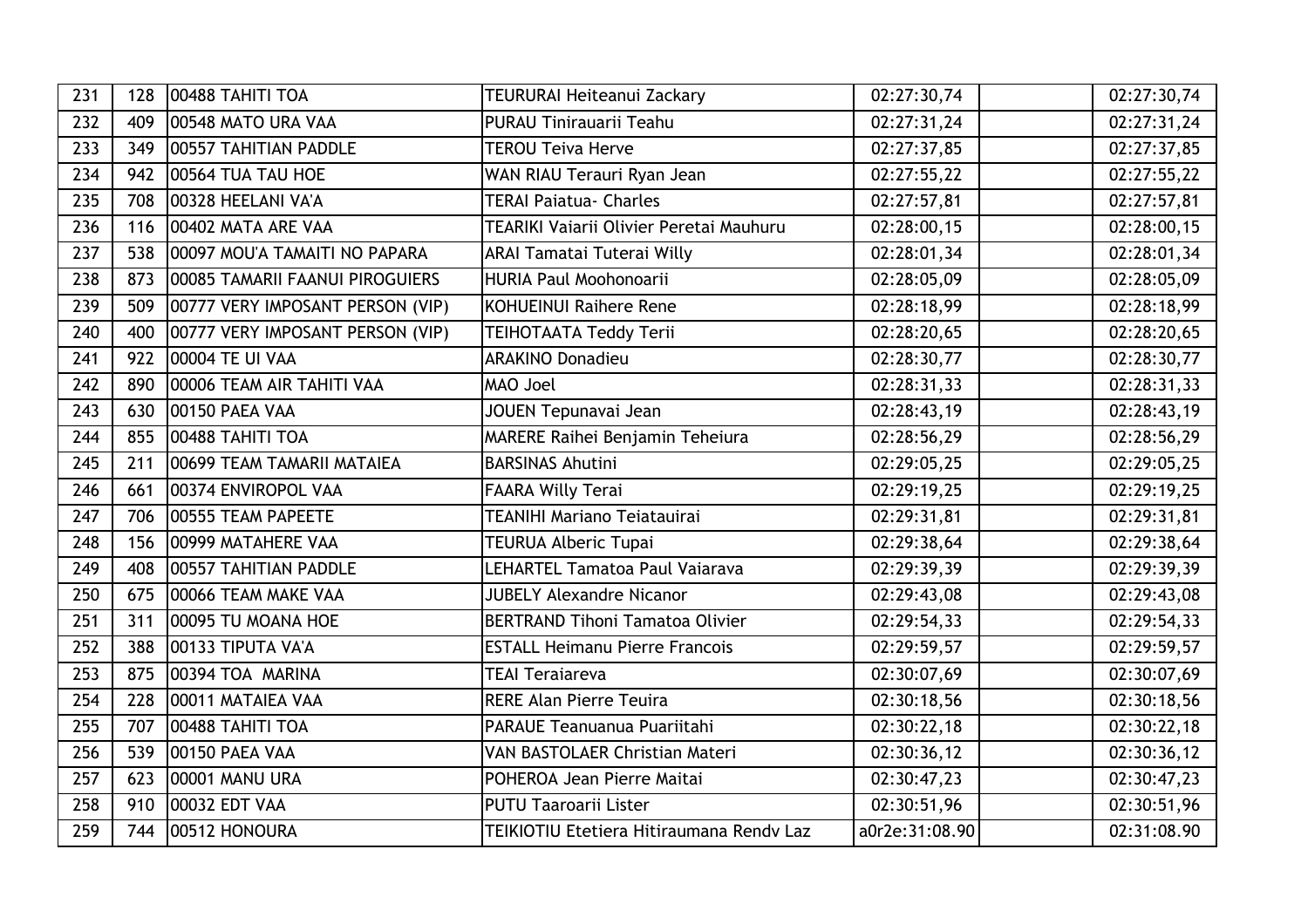| 261 | 624 | 00001 MANU URA                 | <b>IRO Vajarii</b>                      | 02:31:20,29 | 02:31:20,29 |
|-----|-----|--------------------------------|-----------------------------------------|-------------|-------------|
| 262 | 439 | 00397 INTEROUTE VAA            | <b>MAROAUNUI Tevai Gilles</b>           | 02:31:23,12 | 02:31:23,12 |
| 263 | 154 | 00001 MANU URA                 | <b>TEIRI Matahi Alfred Etera</b>        | 02:31:27,56 | 02:31:27,56 |
| 264 | 758 | 00052 TOHIVEA                  | <b>NAHEI Auguste Tupou</b>              | 02:31:34,19 | 02:31:34,19 |
| 265 | 113 | 00150 PAEA VAA                 | <b>TEMAIANA Eugene</b>                  | 02:31:40,94 | 02:31:40,94 |
| 266 | 426 | 00180 HINARAUREA               | <b>RUPEA Tekuravehe Victor</b>          | 02:31:48,21 | 02:31:48,21 |
| 267 | 640 | 00574 HOTUA HOE                | <b>SIENNE Tinomana</b>                  | 02:31:49,93 | 02:31:49,93 |
| 268 | 256 | 00033 ARUE VAA                 | <b>TEAUROA Ivanoe Moeiti</b>            | 02:31:53,04 | 02:31:53,04 |
| 269 | 811 | 00485 LE TAHAA PEARL BEACH VAA | <b>ORBECK Franck Teraitahi James</b>    | 02:32:09,09 | 02:32:09,09 |
| 270 | 862 | 00113 ARENUI VAA               | <b>MANEA Yann Teheiura</b>              | 02:32:18,87 | 02:32:18,87 |
| 271 | 45  | 00089 TEAM TOHIEA              | <b>CRUVELLIER Ariitua Jack Alves</b>    | 02:32:29,87 | 02:32:29,87 |
| 272 | 402 | 00557 TAHITIAN PADDLE          | <b>TATOA Tuhei Stevens</b>              | 02:32:41,52 | 02:32:41,52 |
| 273 | 921 | 00346 SABENA VAA               | <b>TAEATUA Erwin Tehautemorere</b>      | 02:32:55,30 | 02:32:55,30 |
| 274 | 269 | 00555 TEAM PAPEETE             | <b>TEATA Mairenui</b>                   | 02:33:34,83 | 02:33:34,83 |
| 275 | 736 | 00488 TAHITI TOA               | TEVAATUA Samuel Samuela                 | 02:33:35,25 | 02:33:35,25 |
| 276 | 670 | 00506 TAMARII AARO NO ARUE     | <b>CONTI Atamu Charles</b>              | 02:33:38,19 | 02:33:38,19 |
| 277 | 920 |                                | <b>HAUATA Tauraa Junior</b>             | 02:33:48,50 | 02:33:48,50 |
| 278 | 761 | 00359 PIHAENA VAA              | <b>TUAHIVA Tamatea</b>                  | 02:34:16,09 | 02:34:16,09 |
| 279 | 41  | 00146 MANIHI VA'A              | <b>TUAUNU Tehitirava Vaiohi Casimir</b> | 02:34:19,02 | 02:34:19,02 |
| 280 | 946 | 00306 CMIT MOANA VA'A          | <b>MOORIA Vaitua Michael</b>            | 02:34:25,30 | 02:34:25,30 |
| 281 | 513 | 00557 TAHITIAN PADDLE          | <b>TERIITAUMIHAU Isaac</b>              | 02:34:29,71 | 02:34:29,71 |
| 282 | 871 | 00118 BANQUE DE TAHITI VAA     | <b>TETUANUI Raumanu Kevin Gaston</b>    | 02:34:43,00 | 02:34:43,00 |
| 283 | 846 | 00052 TOHIVEA                  | ARAPARI Tetara Jonathan Jeoffrey        | 02:34:44,00 | 02:34:44,00 |
| 284 | 702 | 00022 PIRAE VAA                | PUA Louis Julien Moana Nui              | 02:34:52,12 | 02:34:52,12 |
| 285 | 512 | 00328 HEELANI VA'A             | <b>ARIITAI Teheura Guy coco</b>         | 02:35:01,12 | 02:35:01,12 |
| 286 | 625 | 00008 TAMARII PUNARUU          | TAPUTUARAI Paul Morovaitiare John       | 02:35:58,38 | 02:35:58,38 |
| 287 | 596 | 00077 VAIRAO VAA               | TEUIRA Couzy Raimatanui                 | 02:36:12,33 | 02:36:12,33 |
| 288 | 743 | 00345 TE UI HOE                | <b>CHAN Moana Miki</b>                  | 02:36:12,72 | 02:36:12,72 |
| 289 | 160 | 00703 AREMOANA HOE             | <b>TAEATUA Heinui</b>                   | 02:36:28.75 | 02:36:28.75 |